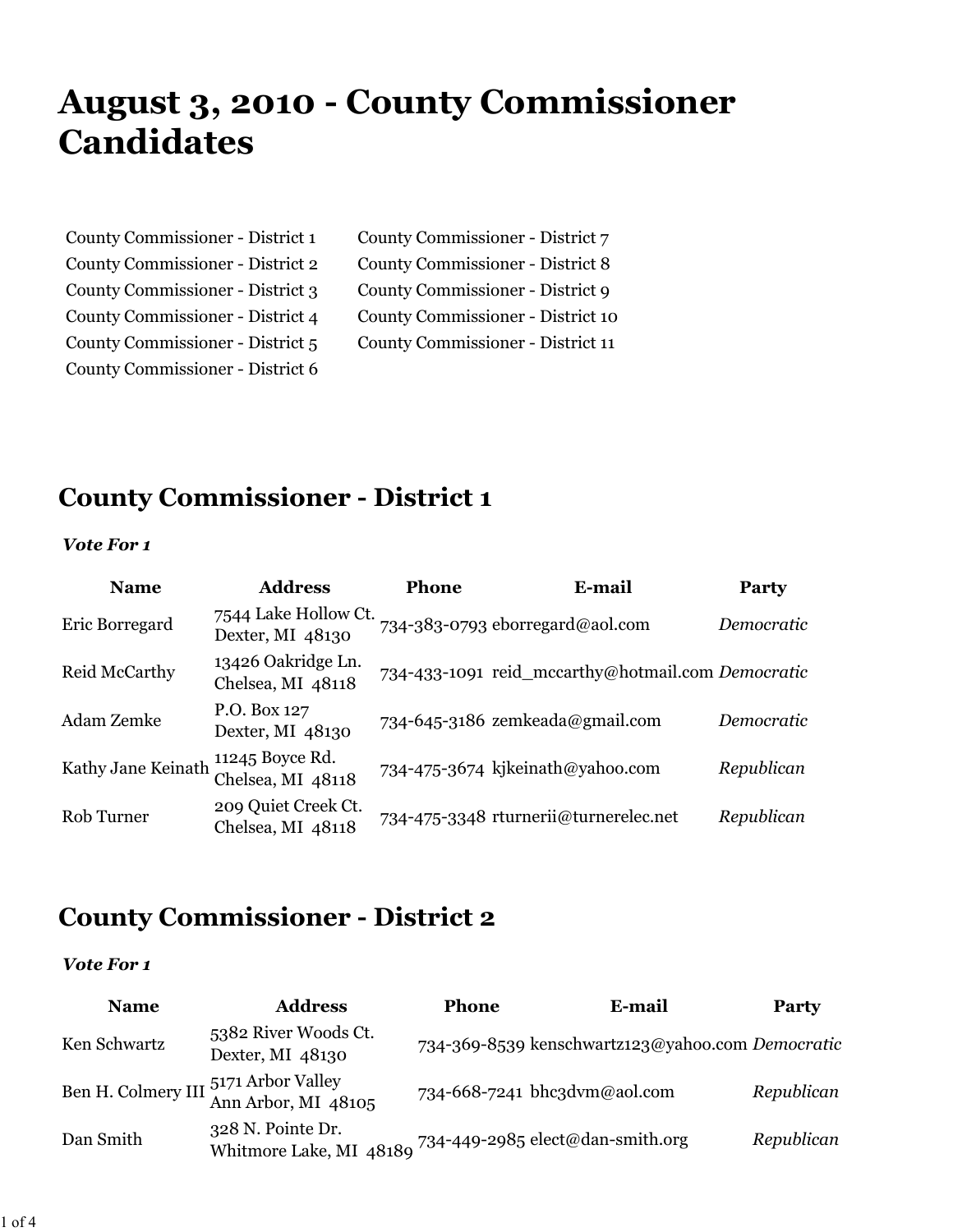# **County Commissioner - District 3**

#### *Vote For 1*

**Name Address Phone E-mail Party** Alicia Ping 307 N. Harris Saline, MI 48176 734-218-0335 None *Republican*

### **County Commissioner - District 4**

#### *Vote For 1*

| <b>Name</b>          | <b>Address</b>                      | <b>Phone</b> | E-mail                                                                                     | <b>Party</b> |
|----------------------|-------------------------------------|--------------|--------------------------------------------------------------------------------------------|--------------|
| <b>Wesley Prater</b> | 8303 Warner Rd.<br>Saline, MI 48176 |              | 734-944-0808 praterw@ewashtenaw.org Democratic                                             |              |
| <b>Rick Roe</b>      | 8677 Merritt Rd.                    |              | Ypsilanti, MI 48197 734-485-7973 rickroe777@comcast.net Democratic                         |              |
|                      |                                     |              | Robert Van Bemmelen 2509 Southlawn<br>Ypsilanti, MI 48197 734-434-5984 rvanbem@hotmail.com | Republican   |

## **County Commissioner - District 5**

#### *Vote For 1*

| <b>Name</b>                                                                        | <b>Address</b> | <b>Phone</b> | E-mail                                                                                      | Party      |
|------------------------------------------------------------------------------------|----------------|--------------|---------------------------------------------------------------------------------------------|------------|
| Rolland Sizemore Jr. 7727 Tuttle Hill Rd.<br>Ypsilanti, MI 48197 734-482-7279 None |                |              |                                                                                             | Democratic |
| Daniel K. Benefiel                                                                 | 602 Gill Ave.  |              | Ypsilanti, MI 48197 734-730-2153 dankbenefiel@yahoo.com Republican                          |            |
| <b>Bill Emmerich</b>                                                               |                |              | 8021 Lake Crest Dr.<br>Ypsilanti, MI 48197 734-482-3100 elect.emmerich@gmail.com Republican |            |

### **County Commissioner - District 6**

| Name                 | <b>Address</b> | <b>Phone</b> | E-mail                                                                                                                                          | <b>Party</b> |
|----------------------|----------------|--------------|-------------------------------------------------------------------------------------------------------------------------------------------------|--------------|
| <b>Mark Namatevs</b> |                |              | $\frac{1}{2}$ The Euler Process 214-516-1319 mnamatevs@comcast.net Democratic Ypsilanti, MI 48198 734-516-1319 mnamatevs@comcast.net Democratic |              |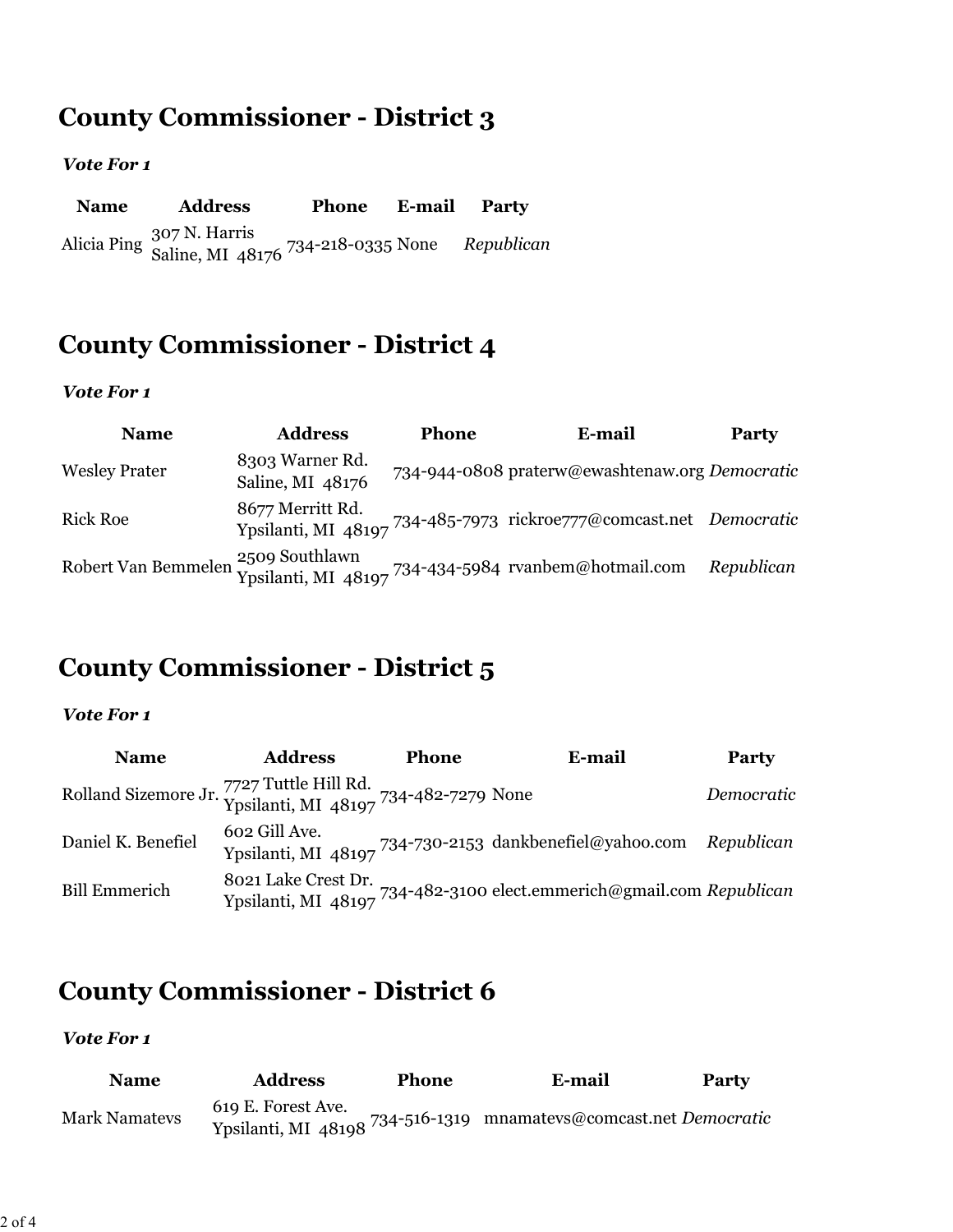| <b>Name</b>       | <b>Address</b> | <b>Phone</b>                                                                              | E-mail | Party      |
|-------------------|----------------|-------------------------------------------------------------------------------------------|--------|------------|
|                   |                | Ronnie D. Peterson 1146 Rue Willette<br>Ypsilanti, MI 48198 <sup>734-6</sup> 35-0791 None |        | Democratic |
| David H. Raaflaub |                | 432 Ainsworth Cir.<br>Ypsilanti, MI 48197 <sup>734-320-9007</sup> hraaflaub@aol.com       |        | Republican |

# **County Commissioner - District 7**

#### *Vote For 1*

| <b>Name</b> | <b>Address</b>                           | <b>Phone</b> | E-mail                                                                                                             | <b>Party</b> |
|-------------|------------------------------------------|--------------|--------------------------------------------------------------------------------------------------------------------|--------------|
|             |                                          |              | Kristin F. Judge 6082 Vineyard Ave.<br>Ann Arbor, MI 48108 734-646-2088 friendsofkristinjudge@gmail.com Democratic |              |
| Sean Gray   | 5731 Rothbury Ct.<br>Ypsilanti, MI 48197 |              | 734-218-3900 scgray777@aol.com                                                                                     | Republican   |

### **County Commissioner - District 8**

#### *Vote For 1*

| <b>Name</b> | <b>Address</b>    | <b>Phone</b> | E-mail                                                                                                             | <b>Party</b> |
|-------------|-------------------|--------------|--------------------------------------------------------------------------------------------------------------------|--------------|
|             | 2045 Geddes Ave.  |              | Barbara Levin Bergman 2045 Scules Ave.<br>Ann Arbor, MI 48104 734-996-5891 barbarabergman@sbcglobal.net Democratic |              |
| Melinda Day | 1210 McIntyre Dr. |              | Ann Arbor, MI 48105 520-425-2363 lynchma2@gmail.com                                                                | Republican   |

# **County Commissioner - District 9**

#### *Vote For 1*

| <b>Name</b> | <b>Address</b>                                       | <b>Phone</b> | E-mail                                       | <b>Party</b> |
|-------------|------------------------------------------------------|--------------|----------------------------------------------|--------------|
| Leah Gunn   | 1308 East Stadium Blvd.<br>Ann Arbor, MI 48104       |              | 734-663-7307 gunnl@comcast.net               | Democratic   |
|             | Mark Tipping 2604 Fenwick Ct.<br>Ann Arbor, MI 48104 |              | 734-929-4560 tippingm43@yahoo.com Republican |              |

# **County Commissioner - District 10**